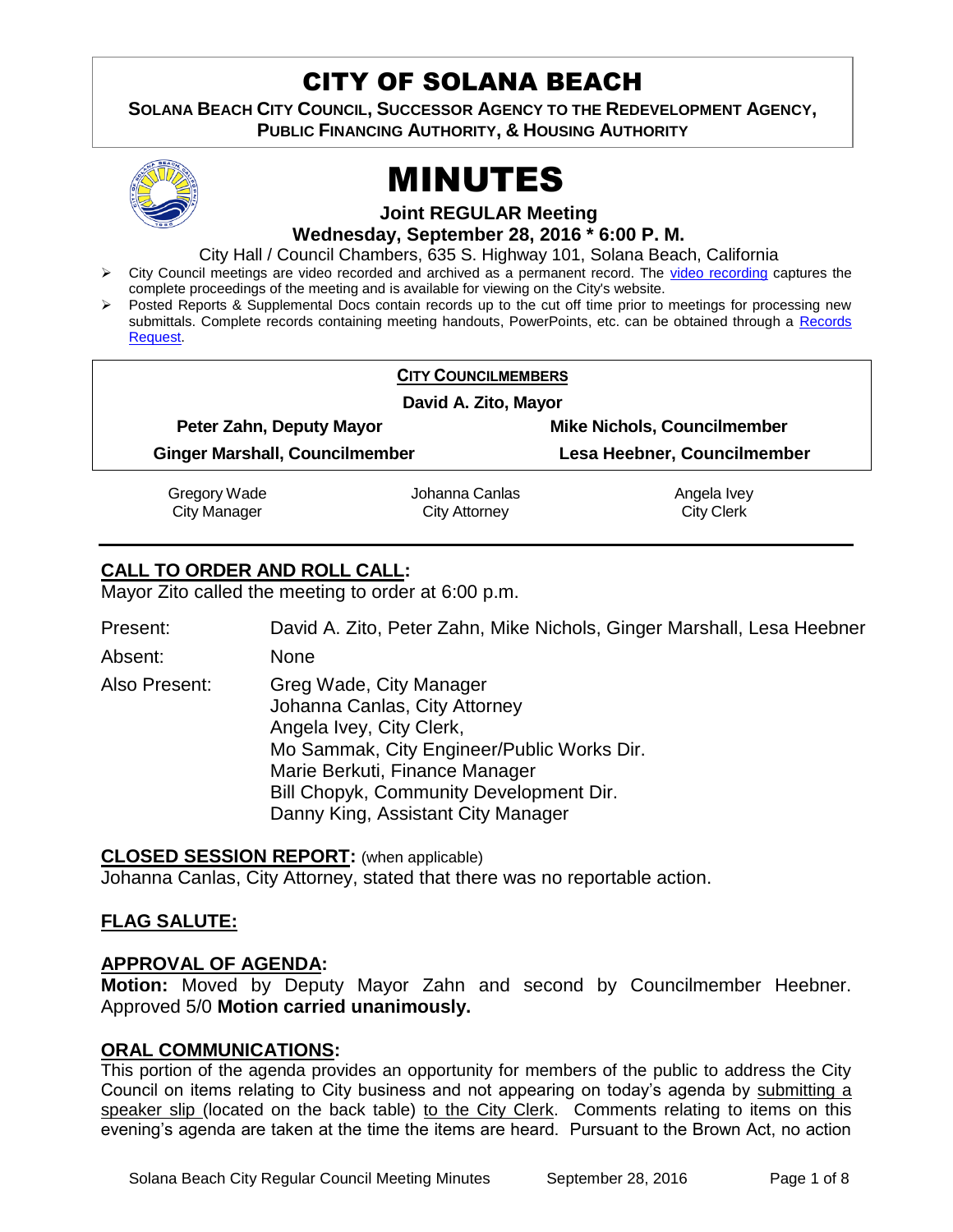shall be taken by the City Council on public comment items. Council may refer items to the City Manager for placement on a future agenda. The maximum time allotted for each presentation is THREE MINUTES (SBMC 2.04.190). Please be aware of the timer light on the Council Dais.

Torgen Johnson presented a PowerPoint (on file) that reviewed an expedition of a Swiss family traveling around the world by sail and human powered bicycles called Top to Top Global Climate Expedition. He stated that the family would be back later that year to discuss the expedition and the visible climate changes that were seen around the world.

Bill Stoops said that the CCA (Community Choice Aggregation) was a forced process and not a choice, that he would be forced to join or opt out through an unknown process and fee, Council would be voting on it in October or November, that the cost aspect was the concern, the contracts should be looked over carefully since it could set the city up for financial ruin, property damage, or incur debt if a JPA was established. He said that there were several technical difficulties that would require a professional that he believed the city did not have the funds to pay for, that he felt the city would force him to choose its option and impose a fee and an unknown process to opt out, and that it should be a choice up front instead.

Council and Staff stated that the City was not ready with all communications and that there will be plenty of meetings for discussion and opportunities for the public to voice their opinion on that topic, that 4 or 5 CCAs had been established in the state already, that several CCAs offered options at a lesser cost than the current utility in those areas, that the cost would depend on the percentage of renewable energy used, that the City would be looking into partnering with other cities who had formed CCAs and work with knowledgeable professionals in the field.

Catherine Dickerson said that she was a 14 year resident of Solana Beach, that there were a lot of issues that caused concern with a CCA specifically the issue of choice, there was only one supplier of energy, SDGE, and that if she wanted to put in her own generator that she would have to get permission from the county after filing out 3 pages of paperwork for permits, that she advocated several sources of energy for the community to choose from based on each individual's needs and judgment, but that instead the City planned on imposing a heavily controlled and flawed program where the community would have no choice but to opt in since a CCA would fail unless everyone participated, and that she objected to the City forming a CCA.

Linda Swindell and Lenore Dale thanked the City for their support for the Solana Beach Skate for a Day event and urged everyone to attend, that they had received a lot of support from within the community and outside of the community, including the Tony Hawk Foundation that would be donating helmets and gear, that the skate boarding world had grown greatly over the years and Solana Beach had been a big part of the growth, the event would provide lessons for those who have never skated before and encourage those who currently skate, that they had worked closely with the Parks and Recreation Commission to make the event happen, showed a display flyer and sponsor information, and that more information could be found on the City website and several social media outlets.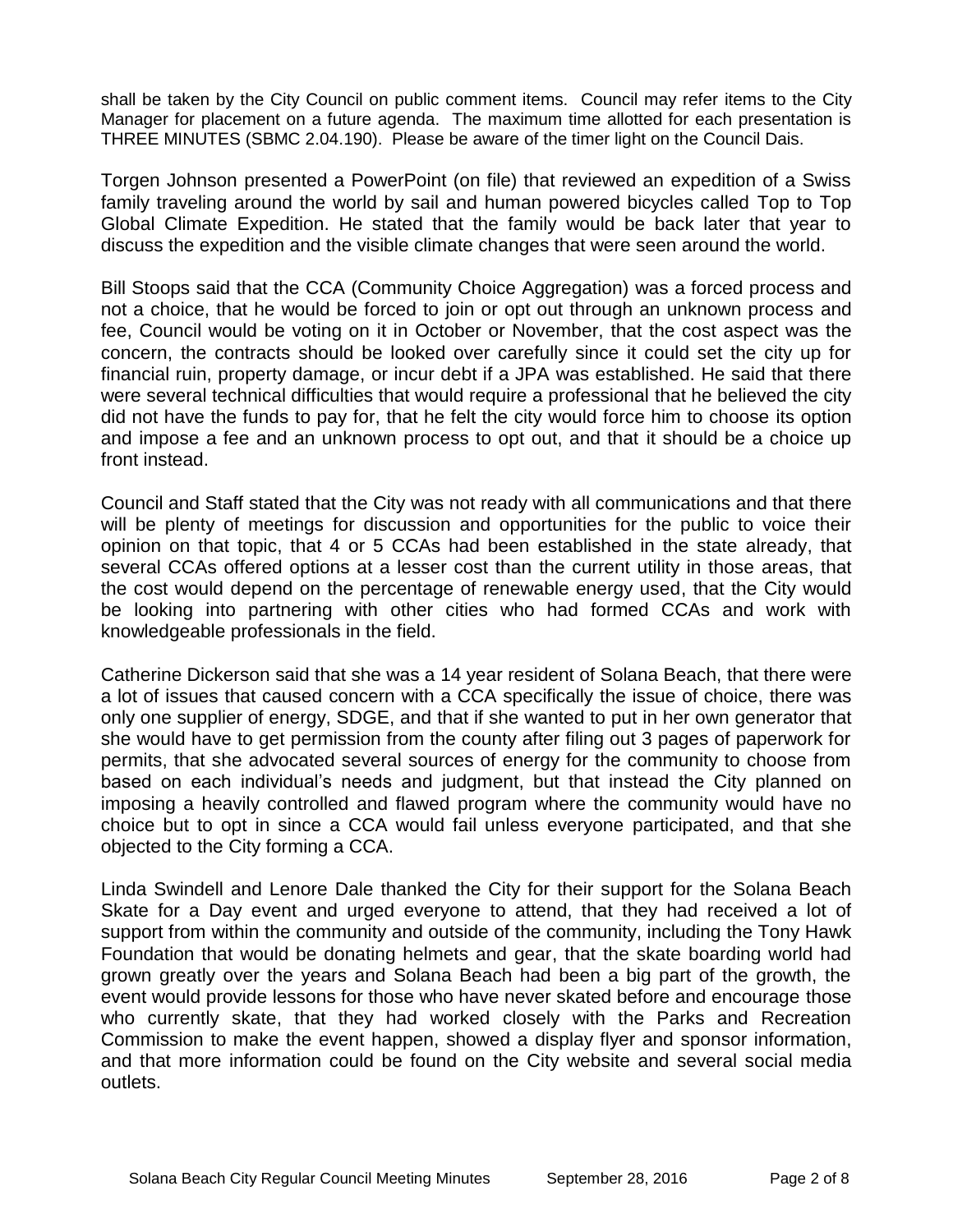Peggy Walker said she was a Solana Beach resident and that that she represented citizens against marijuana and other organizations against Proposition 64, the Adult Marijuana Act, and asked Council to join several organizations against the Proposition. She said that it would take away local control by allowing residents to grow up to 6 plants, which could produce 6,000 joints over a life time with a street value of \$12k-\$50k, and each plant would consume about 6 gallons of water each day.

Judi Strang stated that she worked with San Dieguito Alliance and she was concerned about Proposition 64 and encouraged Council to sign a list opposing it either individually or as a collective Council. She said that she commended City Council on being an active part of the community when it came to many issues such as schools, tobacco ordinances, NCTD, and believed they could make an impact when it came to this Proposition, she believed that it was flawed when it came to cities to cultivate marijuana, manage edibles, and not addressing advertising.

Diane Harp said that the government came up with ideas such as CCA and implemented them onto people with no input from the people, that examples such as Obama Care imploded because they did not take the time to do the proper research or understand it, that she wanted to make sure that there would be proper research and input from professionals in the field with extensive experience and understanding and that she was also concerned that parents would have a difficult time teaching their kids not to do drugs if they were legal.

# **COUNCIL COMMUNITY ANNOUNCEMENTS / COMMENTARY:**

*An opportunity for City Council to make brief announcements or report on their activities. These items are not agendized for official City business with no action or substantive discussion.* 

# **A. CONSENT CALENDAR:** (Action Items) (A.1. - A.2.)

Items listed on the Consent Calendar are to be acted in a single action of the City Council unless pulled for discussion. Any member of the public may address the City Council on an item of concern by submitting to the City Clerk a speaker slip (located on the back table) before the Consent Calendar is addressed. Those items removed from the Consent Calendar by a member of the Council will be trailed to the end of the agenda, while Consent Calendar items removed by the public will be discussed immediately after approval of the Consent Calendar.

# **A.1. Register Of Demands.** (File 0300-30)

Recommendation: That the City Council

- 1. Ratify the list of demands for August 27, 2016 through September 9, 2016.
- **2. Motion:** Moved by Councilmember Heebner and second by Councilmember Marshall. Approved 5/0 **Motion carried unanimously.**

#### [Item A.1. Report \(click here\)](https://solanabeach.govoffice3.com/vertical/Sites/%7B840804C2-F869-4904-9AE3-720581350CE7%7D/uploads/Item_A.1._Report_(click_here)_09-28-16.PDF)

*Posted Reports & Supplemental Docs contain records up to the cut off time, prior to the start of the meeting, for processing new submittals. The final official record containing handouts, PowerPoints, etc. can be obtained through a Records Request to the City Clerk's Office.*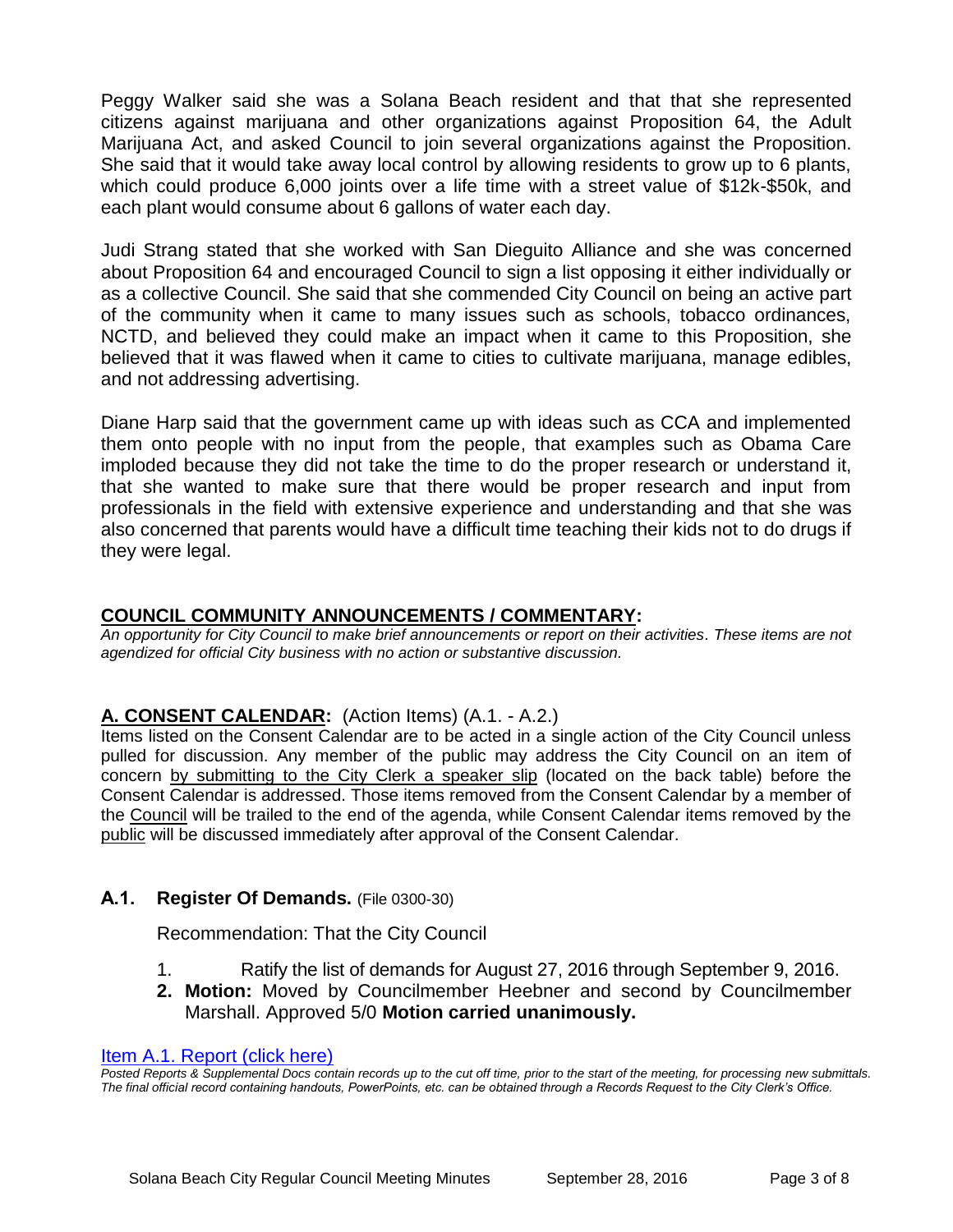# **A.2. General Fund Adopted Budget for Fiscal Year 2016-2017 Changes.** (File 0330-30)

Recommendation: That the City Council

1. Receive the report listing changes made to the Fiscal Year 2016-2017 General Fund Adopted Budget.

#### [Item A.2. Report \(click here\)](https://solanabeach.govoffice3.com/vertical/Sites/%7B840804C2-F869-4904-9AE3-720581350CE7%7D/uploads/Item_A.2._Report_(click_here)_09-28-16.PDF)

*Posted Reports & Supplemental Docs contain records up to the cut off time, prior to the start of the meeting, for processing new submittals. The final official record containing handouts, PowerPoints, etc. can be obtained through a Records Request to the City Clerk's Office.* **Motion:** Moved by Councilmember Heebner and second by Councilmember Marshall. Approved 5/0 **Motion carried unanimously.**

#### **C.3. North County Transit District Request for Proposals (RFP) Solana Beach Train Station Joint Development Status Update** (File 0150-75)

Recommendation: That the City Council

1. Receive the information on the proposed conceptual design and provide direction to City staff as may be needed.

#### [Item C.3. Report \(click here\)](https://solanabeach.govoffice3.com/vertical/Sites/%7B840804C2-F869-4904-9AE3-720581350CE7%7D/uploads/Item_C.3._Report_(click_here)_09-28-2016.PDF)

*Posted Reports & Supplemental Docs contain records up to the cut off time, prior to the start of the meeting, for processing new submittals. The final official record containing handouts, PowerPoints, etc. can be obtained through a Records Request to the City Clerk's Office.*

Greg Wade, City Manager, introduced the item and stated that this was an informational item.

Joe Balla, Strategic Assets Group Inc, introduced the Cedros Market, his partner John DeWald and design team that included Torgen Johnson, Christopher Mercier, and Scott Novick.

Torgen Johnson, Christopher Mercier, and Scott Novick presented a PowerPoint (on file) which showed a two-phase project that would include restaurants, retail space, office space, residential units, a boutique hotel and a three-story parking garage.

Johanna Canlas, City Attorney, clarified that opinions can be expressed but Council had to keep an open mind when the item is presented at the future public hearing.

Council, Staff, and Consultants discussed the phased timetable, collaboration, the improved relationship with North County Transit District (NCTD) and Mike Tucker, the goal of increased parking for increased ridership of mass transit, the open space design, appreciation for NCTD's outreach with the public, the goal and ethics to be an all-inclusive project, sensitivity to context, character, required parking, traffic, and design, and thanks to former City Manager David Ott for his time and input on the review committee.

Mayor Zito recessed the meeting at 7:10 p.m. for a break and reconvened at 7:20 p.m.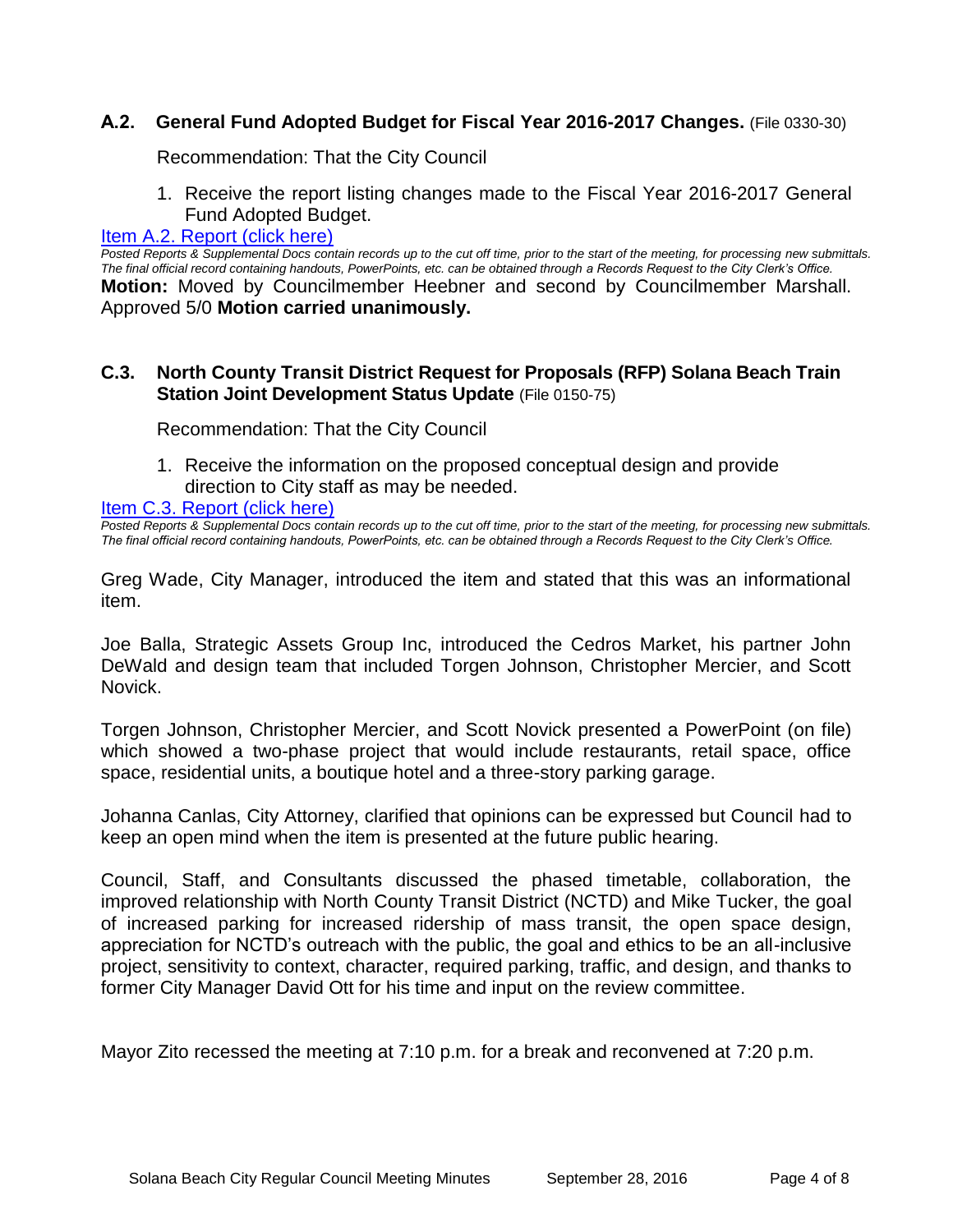# **C.1. State / Legislative Budget Update.** (File 0150-30)

Recommendation: That the City Council

1. Receive Assembly Speaker Emeritus Atkins' address and legislative update and provide comment and feedback as desired.

#### [Item C.1. Report \(click here\)](https://solanabeach.govoffice3.com/vertical/Sites/%7B840804C2-F869-4904-9AE3-720581350CE7%7D/uploads/Item_C.1._Report_(click_here)_09-28-16.pdf)

*Posted Reports & Supplemental Docs contain records up to the cut off time, prior to the start of the meeting, for processing new submittals. The final official record containing handouts, PowerPoints, etc. can be obtained through a Records Request to the City Clerk's Office.*

Assembly Speaker Emeritus Toni Atkins said that her staff attends Council Meetings and reports back to her, that she was on a legislative recess and was waiting for the governor to sign some of her bills, that she had some healthcare bills that had been signed at the state level, she represented the district and sponsored district bills, and that she worked a lot with the County, Port Authority, Airport Authority, and cities. She stated that affordable housing and infrastructure were her passion but that it had proved difficult to do so, the state was still reeling from the accidental death of redevelopment, the last five years were spent trying to put back tools to mimic tax exempt financing, and that hard work had gone into undoing the damage to resources for inner-city redevelopment and affordable housing. She said that the budget had turned around and the biggest problems were public safety and education, that she credited the citizens and the governor for the 8 billion dollar surplus, which was a rainy day fund surplus, the intent was to not drastically cut services any further, and that more money would go back to the schools. She stated that the big issues were education funding, water sustainability, climate change, and cap and trade resources. She said that local issues were the agricultural district, energy issues, sustainability and putting resources into local coastal plans. She said that the biggest disappointments were affordable housing and transportation infrastructure, that there were tax credits available to small businesses and middle class scholarships and grants to help with increased tuition costs in California.

Council and Assembly Speaker Emeritus Toni Atkins discussed how the state could help to reduce the cost of home entitlements, that the governor tried a proposal that had to do with regulatory reform to help developers streamline projects and cut through regulations if they followed the community plan, the proposal did not get far due to outdated community plans and opposition from the League of California Cities, that AB900 streamlined projects such as stadiums, arenas and large office complexes, that the bond rating for California would be effected due to a lack of housing which would impact California's ability to borrow and the fiscal stability of the state. Discussion continued regarding the underfunded pension liability, that the governor had been renegotiating with each union group to have employees pick-up more of the cost, and that the rainy day fund could be used for pension repayment but that it would be small compared to the liability. Discussion continued regarding recycled water and the definition of the middle class pertaining to the state scholarships for the middle class.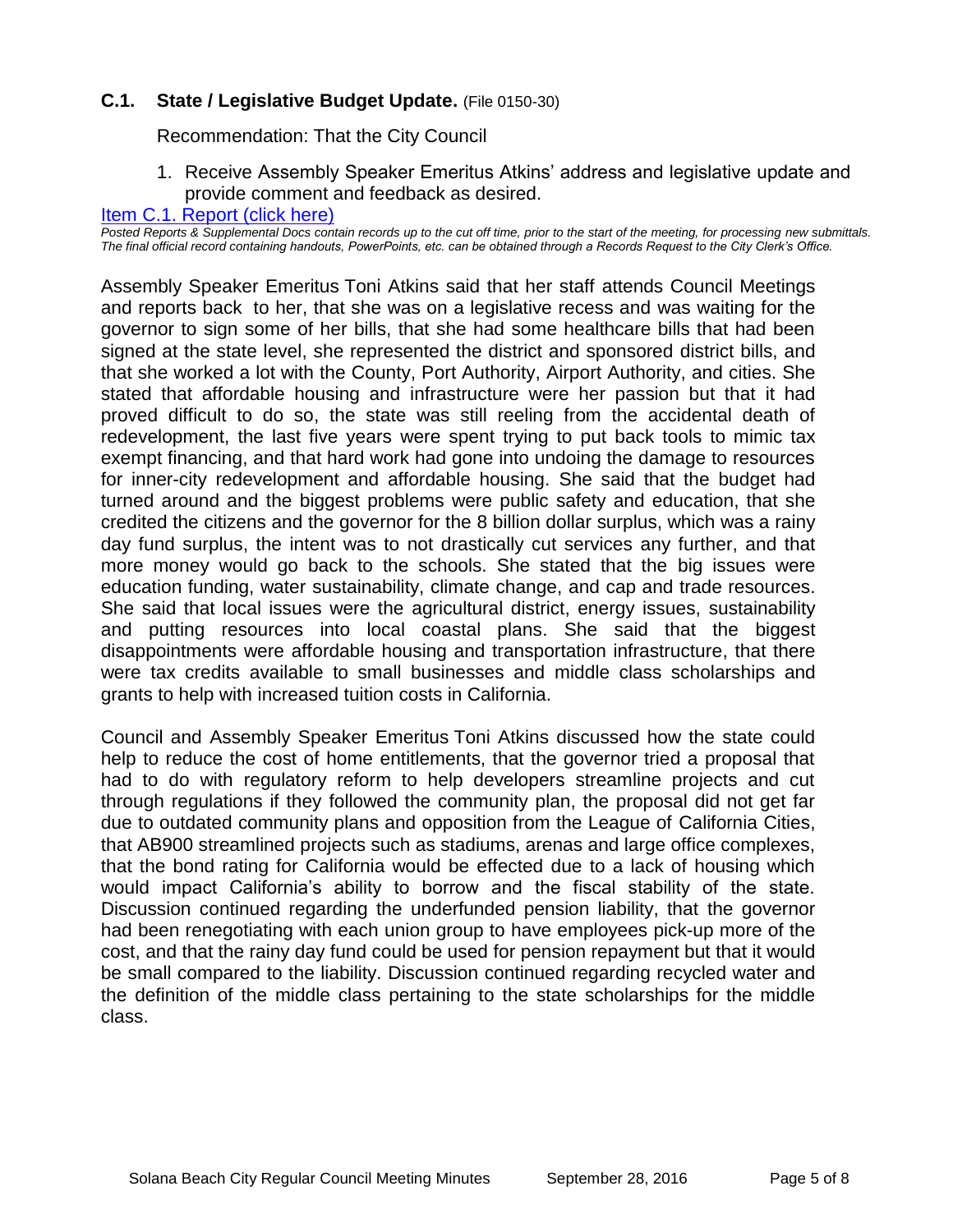# **B. PUBLIC HEARINGS:** (B.1. – B.2.)

This portion of the agenda provides citizens an opportunity to express their views on a specific issue as required by law after proper noticing by submitting a speaker slip (located on the back table) to the City Clerk. After considering all of the evidence, including written materials and oral testimony, the City Council must make a decision supported by findings and the findings must be supported by substantial evidence in the record. An applicant or designees for a private development/business project, for which the public hearing is being held, is allotted a total of fifteen minutes to speak, as per SBMC 2.04.210. A portion of the fifteen minutes may be saved to respond to those who speak in opposition. All other speakers have three minutes each. Please be aware of the timer light on the Council Dais.

**B.1. Public Hearing: 200 Marine View Ave., Applicants: Verizon Wireless, Case 17- 16-19.** (File 0610-60)

Recommendation: Because the Act mandates that the project be approved, Staff recommends that the City Council:

- 1. Conduct the Public Hearing: Open the Public Hearing, Report Council disclosures, Receive public testimony, Close the Public Hearing.
- 2. Find the project exempt from the California Environmental Quality Act pursuant to Section 15301 of the State CEQA Guidelines; and
- 3. Adopt **Resolution 2016-109** conditionally approving a CUP to modify an existing WCF located on the existing residence at 200 Marine View Avenue as mandated by the Section 6409(a) of the Middle Class Tax Relief and Job Creation Act of 2012.

#### [Item B.1. Report \(click here\)](https://solanabeach.govoffice3.com/vertical/Sites/%7B840804C2-F869-4904-9AE3-720581350CE7%7D/uploads/Item_B.1._Report_(click_here)_09-28-16.PDF) [B.1. Updated Report #1](https://solanabeach.govoffice3.com/vertical/Sites/%7B840804C2-F869-4904-9AE3-720581350CE7%7D/uploads/B.1._Updated_Report_1_09-28-16.pdf)

*Posted Reports & Supplemental Docs contain records up to the cut off time, prior to the start of the meeting, for processing new submittals. The final official record containing handouts, PowerPoints, etc. can be obtained through a Records Request to the City Clerk's Office.*

Greg Wade, City Manager, introduced the item

Corey Andrews, Principal Planner, presented a PowerPoint (on file).

Paul Gerst, applicant, said that they reviewed conditions of approval and they were in agreement with them all.

**Motion:** Moved by Councilmember Heebner and second by Councilmember Nichols to close the public hearing. Approved 5/0. **Motion carried unanimously.**

**Motion:** Moved by Councilmember Heebner and second by Deputy Mayor Zahn to close the public hearing. Approved 5/0. **Motion carried unanimously.**

# **B.2. Public Hearing: Partial Street Vacation of El Viento and North Granados Avenue.** (File 0820-73)

Recommendation: That the City Council

1. Conduct the Public Hearing: Open the public hearing, report Council disclosures, receive public testimony and close the public hearing.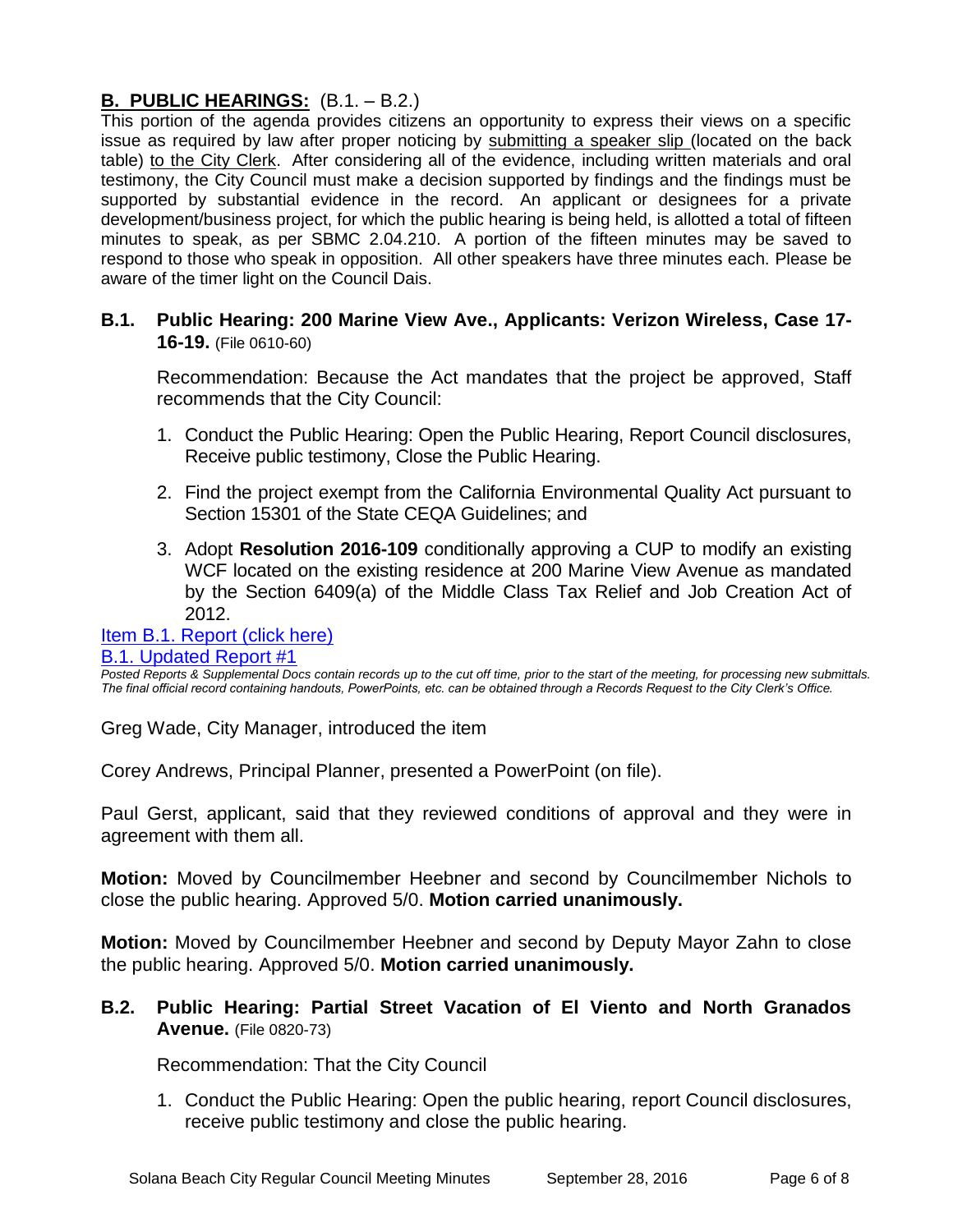# 2. Adopt **Resolution 2016-120**:

- a. Approving that the portion of the public street right-of-way described and shown on Exhibits A, B, C and D of Resolution 2016-120 shall be vacated.
- b. Approving that there is reserved and excepted from this vacation a water facilities easement in favor of Santa Fe Irrigation District as described and shown on Exhibits A and B of Resolution 2016-120.
- c. Authorizing the City Clerk to certify a copy of this resolution and have it recorded at the County of San Diego Recorder in accordance with Section 8325 of the Streets and Highway Code.

[Item B.2. Report \(click here\)](https://solanabeach.govoffice3.com/vertical/Sites/%7B840804C2-F869-4904-9AE3-720581350CE7%7D/uploads/Item_B.2._Report_(click_here)_09-28-16.PDF)

#### [B.2. Updated Report #1](https://solanabeach.govoffice3.com/vertical/Sites/%7B840804C2-F869-4904-9AE3-720581350CE7%7D/uploads/B.2._Updated_Report_1_09-28-16.pdf)

*Posted Reports & Supplemental Docs contain records up to the cut off time, prior to the start of the meeting, for processing new submittals. The final official record containing handouts, PowerPoints, etc. can be obtained through a Records Request to the City Clerk's Office.*

Councilmember Nichols recused himself due to the project residing within 500 ft. of his residence.

Mayor Zito opened the public hearing.

Greg Wade, City Manager, introduced the item.

Mo Sammak, Public Works/Engineering Dir., presented a PowerPoint (on file).

The applicant stated that the way that the property was configured and that when they bought it they thought that the area was part of the property and discovered that the yard area and the garage was actually not on their property, and that they offered to provide 10 ft. wide easement instead of a current 6 ft. wide.

**Motion:** Moved by Deputy Mayor Zahn and second by Councilmember Heebner to close the public hearing. Approved 4/0/1 (Recused: Nichols) **Motion carried.**

**Motion:** Moved by Councilmember Heebner and second by Deputy Mayor Zahn to close the public hearing. Approved 4/0/1 (Recused: Nichols) **Motion carried.**

# **C.2. Breeder's Cup Presentation.** (File 0150-85)

Recommendation: That the City Council

1. Receive the report and presentation on the 2017 World Championship Breeders' Cup and provide direction and feedback to Staff.

[Item C.2. Report \(click here\)](https://solanabeach.govoffice3.com/vertical/Sites/%7B840804C2-F869-4904-9AE3-720581350CE7%7D/uploads/Item_C.2._Report_(click_here)_09-28-16.pdf)

*Posted Reports & Supplemental Docs contain records up to the cut off time, prior to the start of the meeting, for processing new submittals. The final official record containing handouts, PowerPoints, etc. can be obtained through a Records Request to the City Clerk's Office.*

Greg Wade, City Manager, introduced the item.

Bing Bush submitted a handout (on file) and introduced the World Championship Breeder's Cup event, presented a video (on file) and presented a PowerPoint (on file).